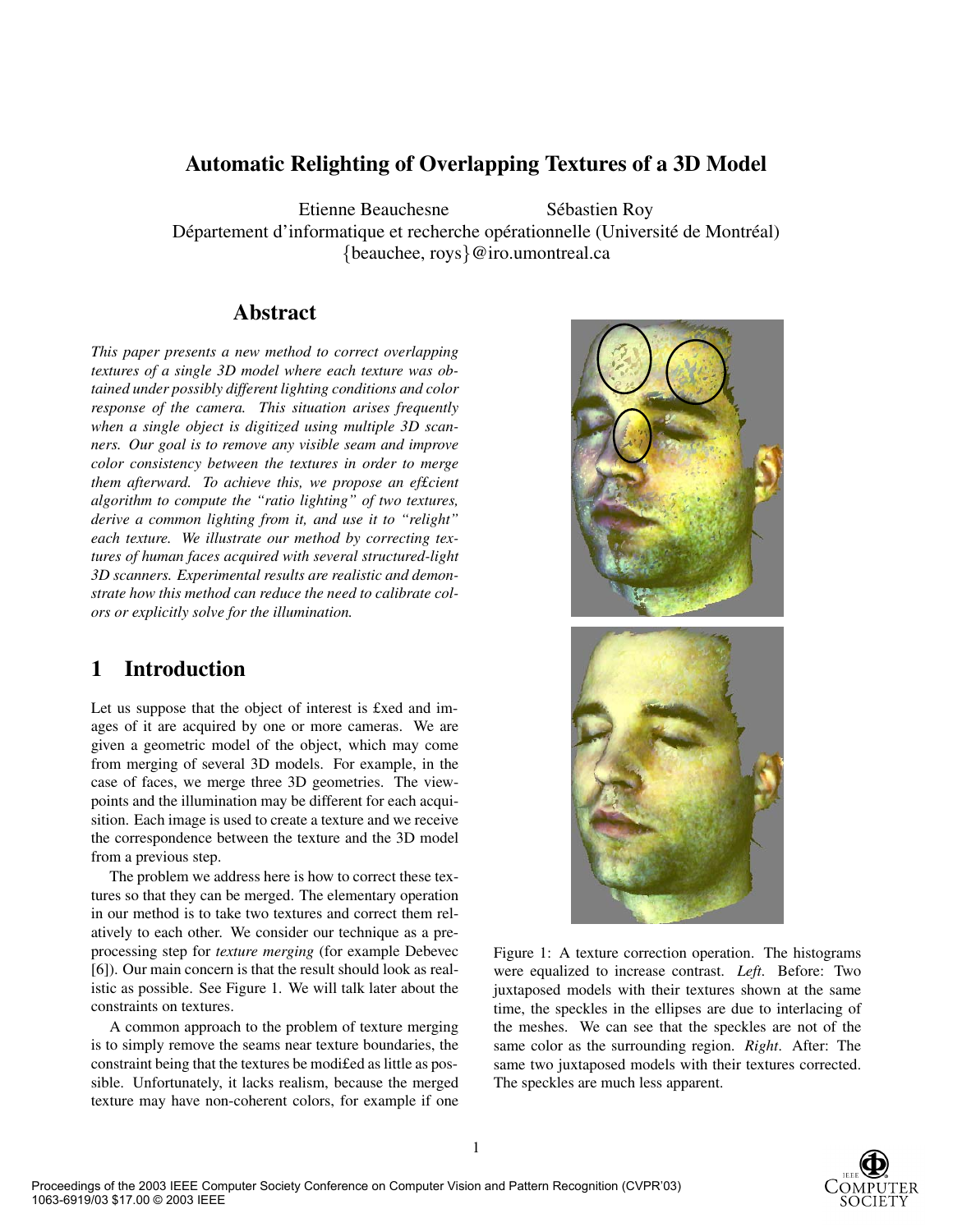original texture has a green color bias relatively to the other one. We will now see several approaches to texture correction in order to understand their limitations, and the usefulness of our method.

In one of the earliest work on the subject, Milgram [13] has shown how the difference between two textures can be distributed in the neighborhood of the seam. The input is two rectangle images that overlap. Let us see how it works. First, a "zeroth-order" histogram adjustment is done: the colors of the images are modi£ed by adding a constant value to each pixel so that overlapping regions have the same intensity averages (R, G and B processed separately). In the rest of the algorithm, each row will be processed separately, and only a neighborhood of size 2N of the seam will be modi£ed. Second, an algorithm determines on each row where the seam will be. The seam is a point between two pixels in the overlapping region that speci£es which image should be used: on the left of it we use the left image and on the right of it, we use the right image. On each side of the seam, a linear ramp of length  $N$  pixels (starting at 0 and increasing in absolute value toward the seam) is added to the intensity values so they meet at the average of the two pixels nearest to the seam. There are some problems with this approach. The fact that it depends on the difference of two pixels makes it vulnerable to the noise they contain, and it creates horizontal lines of slightly different intensity which are readily visible [4]. Also it works only for rectangular images of ¤at objects where the overlapping region is rectangular. In Milgram [14], some improvements are described related to the selection of the seam point and histogram equalization.

Rocchini et al. [20] developed an algorithm for partitioning the vertices of a triangle mesh depending on which texture each vertex gets its color from. That partitioning creates different regions and frontiers between them. The £rst step is to do an initial partitioning according to a simple criteria. The partitioning is re£ned with a greedy algorithm to reduce the number of frontier triangles, which are triangles that have vertices assigned to more than one texture. In other words, they do all reassignments of a node to a texture that, if considered alone, would reduce the number of frontier triangles in the current assignment. The new assignment becomes the current one and it continues like this until no further reduction is possible. To calculate the merged texture, interpolation is done inside all frontier triangles using areal coordinates, which are barycentric coordinates normalized so that their sum is 1. Barycentric coordinates of a point inside a triangle are the weights one must put on each of the three vertices so that their center of gravity (the barycenter) is on that point. Consequently, barycentric coordinates are unique up to scale factor.

In contrast, Pulli et al. [17] do not assign a single texture to each vertex. Instead, they do a weighted averaging

over all the overlapping regions. The weights are calculated by multiplying several factors: proximity to texture border, cosine of the angle of the view ray with the normal, three weights for three views calculated with the direction of the virtual view. The calculation of these coordinates implies several steps. First, a Delaunay triangulation on the sphere of the real view directions is calculated. Then, the spherical triangle in which the virtual view direction lies is determined, and this gives three points, the endpoints of the directions forming this triangle. These points form a plane triangle. The weights are the areal coordinates in this triangle of the intersection of the virtual view direction with this triangle.

Levoy et al. [10] also use a weighted average where the weights are the con£dence in each pixel value. That con- £dence takes into account several factors: obliquity of the surface with respect to the light, projected area of the surface with respect to the camera, proximity to the mirror direction (to reduce highlights), proximity to a silhouette edge with respect to the camera, proximity to a silhouette edge with respect to the light, and £nally proximity to the edge of the color image. Also to prevent rapid changes in con£ dence from triggering sudden switches from one color image to another, the con£dences are smoothed among neighbors on the mesh. To remain conservative the con£dence is never increased, only decreased.

For weighted averaging, there are some recurring problems. If the transition width (of the blending function) is too large, a slight misalignment may produce a *double exposure effect*, where some features appear twice, whereas if it is too small the transition will be made in a few pixels thereby often creating a seam.

Burt and Adelson [3] successfully address these limitations with *multiresolution image splining*. They consider the case where the blending function  $H(x)$  has the shape of a sigmoid, the £rst image has a weight of  $1 - H(x)$  and the second  $H(x)$ . The transition width is a £xed parameter of that function specifying how long (in pixels) it takes to go from 0 to 1. They argue that the ideal transition width will vary for each spatial frequency in the images. So they use a pyramid of band-passed images that are blend one level at a time and then recombined.

But the main problem, from the viewpoint of realism, with the blending approaches without global adjustment, is that the blending only affects the overlapping region (however, in the case of multiresolution image splining [3], this might not be as severe). The seam is actually made invisible but the regions without overlap may have inconsistent colors, for instance one texture may be more red or green than the other. This is because we allow different cameras and different illuminations. Even for the approaches using global adjustment, the correction will be the same over all the texture, although each part of the object (because of the

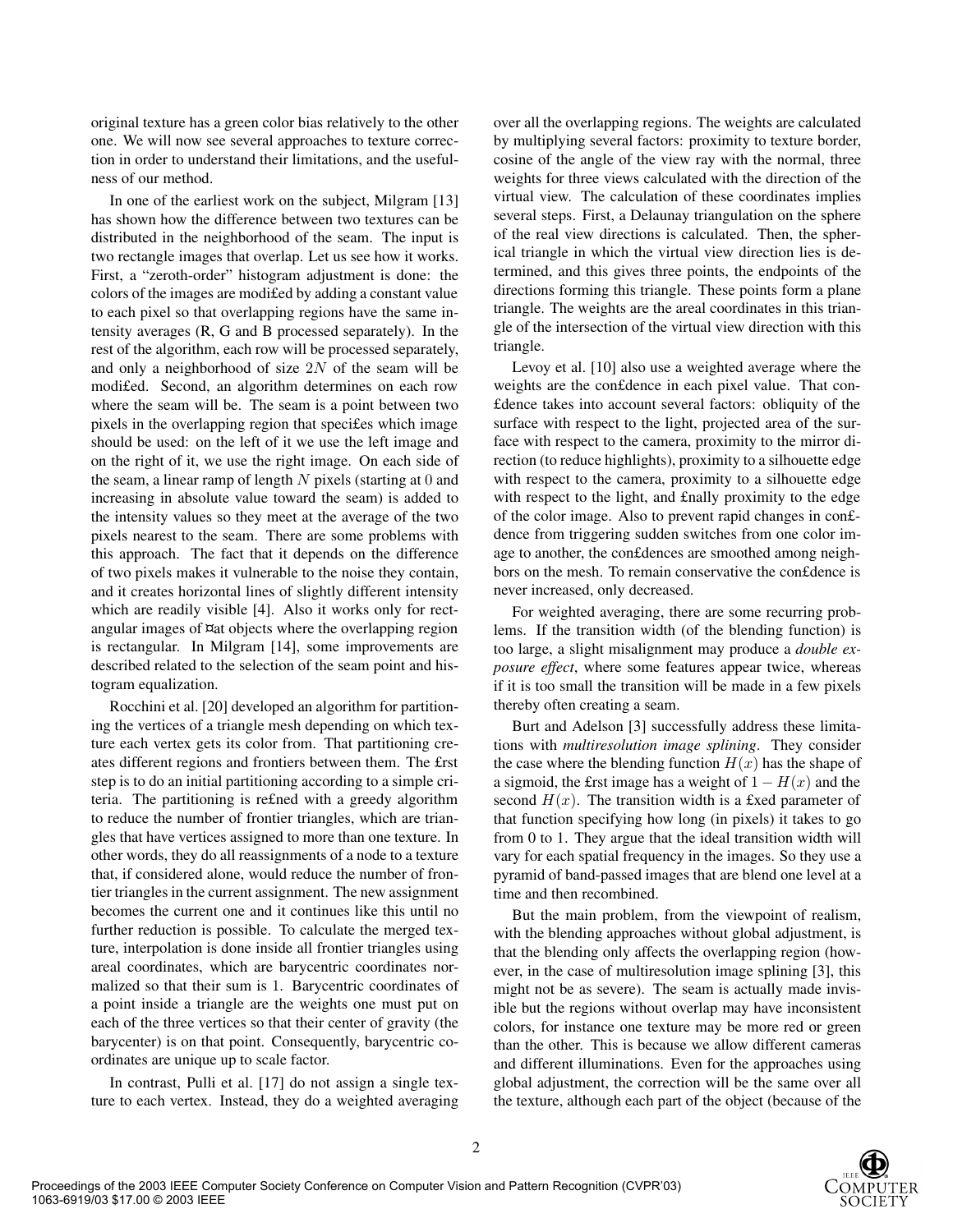varying normal) is not affected by the same illumination.

The naive way to achieve global adjustment would be to "recover the *real color* of the object", that is the re¤ectance properties. In practice, this is hard to realize. Sato et al. [21] have developed an approach where they compute re- ¤ectance using color and range images of an object. One major disadvantage of that technique is that it needs a lot of images and range images. In the example given in their paper, they use 120 color images from different angles and 12 range images. It is therefore dif£cult to use in certain cases, especially when scanning humans or animals.

Another way to correct textures is to recover the illumination and then relight the textures. However this problem is ill-posed so that more constraints are needed. For example, Marshner [12] calculates *inverse lighting* (a particular version of *inverse rendering*), which could also be called "solving for the illumination". The inputs are the scene description (3D model and re¤ectance) and a query image. First they divide the in£nitely far sphere of light into several pieces called *basis lights*. Then they render the scene under each basis light. The results are the *basis images*, which they combine linearly to get the query image. The coef£cients of the linear combination (which are also the intensity of the basis lights) are found using the Generalized Singular Value Decomposition and some plausibility constraints. A modi£ed version of that algorithm could be used to compute the *relative illumination*, which we will talk about later.

Ramamoorthi and Hanrahan [19, 18] developped a more general technique of inverse rendering. They developped independently and used the same basic ideas as Basri and Jacobs [1] (subspace of dimension nine in spherical harmonics space). Their technique allows to recover the illumination and the BRDF for an object, given that the object has the same isotropic BRDF over all its surface.

The following paragraph is taken from Gumustekin [8] and explains some approaches to image compositing, which is related to texture correction and is a step in image mosaicking (the steps in order are geometric correction, image registration, and image compositing):

Finding the best separation border between overlapping images [14] has the potential to eliminate remaining geometric distortions. Such a border is likely to traverse around moving objects avoiding double exposure [5, 7]. The uneven exposure problem can be solved by histogram equalization [7, 11], by iteratively distributing the edge effect on the border to a large area [16], or by a smooth blending function [3].

Our approach modi£es not only the overlapping region but also the rest of the textures in order to get a realistic texture, that is, as it would appear under a new illumination.

That means consistent colors across textures, so that, for example, the color of the face seems the same all over. It is sometimes surprising how different the colors look when taken with different cameras and illuminations. Yet, in each image seen separately, the colors seem completely natural. The kernel of the method consists in the calculation of the "relative illumination", which is related to the *lightsphere* concept of Blicher and Roy [2].

The major advantages of our method are that it makes few hypotheses, gives realistic results, and does not involve any calibration or solving for the illumination. It is much more realistic than weighted averaging, which is the most commonly used technique. It is much easier to use than the re¤ectance estimation techniques. Furthermore, the textures may have been taken under different illuminations and with different cameras. The main constraint is that our method requires similar lighting conditions for points with similar normals. This implies objects that are convex or close to convex, such as faces.

# **2 Hypotheses**

Here are some hypotheses we did in order to simplify our model.

**Parallel rays** We suppose that all the light sources are punctual and in£nitely far away, thereby making all the rays coming from a source parallel near the object of interest. When taken as a whole, these light sources are what we call the *illumination sphere*.

**Smoothness** In this article, we consider only objects with a relatively smooth surface, or in other words, objects having no normal discontinuity (except at the edge of the mesh). Indeed, because we use triangle meshes, the normals do not vary in a continuous way. Rather, this hypothesis disallows rapid variations in the normal. Also, it means that most of the time the normals vary slowly. This implies that, for each point, one can £nd an in£nitesimal surface patch around it and a normal at this point, and that the patch and the normal are perpendicular.

**View factor** For each point on the surface of the object, we de£ne the *view factor* as the fraction of the illumination sphere that is visible from the in£nitesimal surface patch around this point. Assuming that a surface patch can only receive light from the hemisphere centered on its normal, the view factor should be at most  $\frac{1}{2}$ .

**Convexity** Also, we only consider objects which are convex or almost convex (such as faces). In other words, only objects where most points have a view factor near  $\frac{1}{2}$ . That is not true in general for objects, since for some points in concavities, it is signi£cantly lower. Combined with the previous hypotheses, it implies that all the points with similar normals have similar illumination.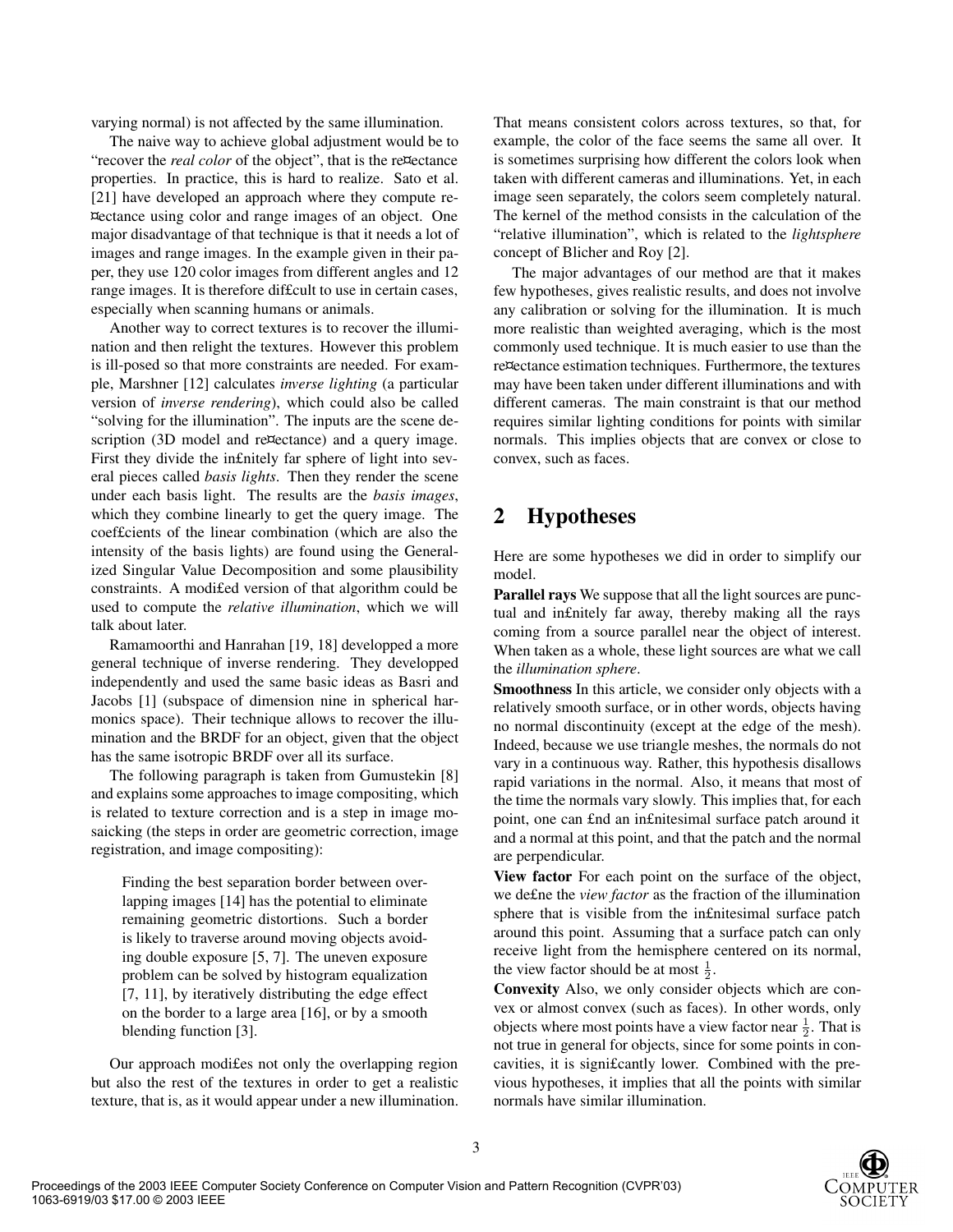**BRDF** There are two hypotheses concerning the BRDF: it is isotropic and similar for the points having similar normals. The isotropy of a BRDF means that if we turn the object around the normal at a point on the surface, the intensity of that point will not change (if the point is hit by the same rays of light). We also assume there is no subsurface scattering (Jensen [9]), this implies that illumination at a point does not in¤uence its neighbors. An important point is that the BRDF doesn't need to be lambertian. A BRDF is lambertian when the intensity of a point does not change with the position of the observer.

**Orthographic projection** We suppose that each image is taken from far enough to approximate all the rays as parallel. Therefore, the BRDF for a point depends only on the surface normal at that point, the incoming light direction, and linearly on some albedo that varies from point to point on the surface.

**Reliable normals** For the tens of faces we scanned, the geometry seemed very realistic and accurate. So we assume that we can rely on the geometries to deduce the normals.

**Texture overlap** We assume that, in each pair of textures we want to adjust, there is an overlapping region between them. This region is needed to provide estimates of the "relative illumination", which will be explained in the next section.

## **3 The method**

We present a method to adjust the textures two-by-two, however the method could be modified to adjust  $n$  textures all at the same time, thereby making a global adjustment. In order to adjust  $n$  textures using our method, simply take two overlapping textures, adjust them, merge them into one, and continue to do that with other textures until there is only one left. We do not specify the algorithm used to merge two textures into one, because any algorithm should do the job, the textures being almost equal after the correction.

Conceptually, the elementary procedure in our method re-renders both textures, texture-1 and texture-2, as they would appear if they had been taken under another illumination.

### **3.1 Notation**

Some simpli£cations have been done for clarity. Instead of showing the equations for each channel (R, G and B), we show them for only one channel, but they are the same for each.

Also we adjust textures, but we do not mention indices of pixels in these textures. The reason is that we can associate each point of the surface to its corresponding pixel in the texture and vice versa. This implies that each pixel used in the texture corresponds to a region on the surface of the object.

Let:

- $\bullet$  G be the Gaussian sphere (the set of unit vectors which we use to represent directions).
- $S$  be the surface of the object.
- $A(p) : S \to \mathbb{R}^+$  be the albedo (intrinsic re¤ectance) function.
- $N(p)$ :  $S \rightarrow G$  be the Gauss map of the surface, i.e., the function that maps each point  $p$  to its normal.
- $L_i(g) : G \to \mathbb{R}^+$  be an illumination sphere (it can represent any number of point light sources).  $L_1(g)$ and  $L_2(g)$  are those present when the corresponding image was acquired (this is the illumination map of Miller and Hoffman [15]).
- $I_i(p) : S \to \mathbb{R}^+$  be the observed image intensity for texture-i at a given point p.
- $d_i \in G$  be the orientation of the orthographic projection of image-i.
- $BRDF(v_1, v_2, n) : G^3 \rightarrow \mathbb{R}^+$  be the BRDF function for a certain normal *n*, where  $v_1$  is the viewpoint direction,  $v_2$  is the incident illumination direction.
- $V(p,q) : S \times G \to \mathbb{R}^+$  be the visibility function of the illumination sphere from a given point  $p$  in a given direction  $g(0 = not visible, 1 = visible)$ .

### **3.2 The model**

In this notation, and considering an in£nitesimal solid angle  $d\mu$  of G with position g, the general model of surface re¤ectance with attached shadows can be written as (for  $i = 1, 2$ :

$$
I_i(p, d_i) = A(p) \int \int_G V(p, g) L_i(g) B R D F(d_i, g, N(p)) d\mu
$$

By applying the hypothesis that the view factor is near  $\frac{1}{2}$ everywhere, we can transform it into:

$$
I_i(p, d_i) = A(p) \int \int_{G_N(N(p))} L_i(g) B R D F(d_i, g, N(p)) d\mu
$$

where  $G_N(n) = \{g \in G | g \cdot n \geq 0\}$ . Notice that this equation is of the form:

$$
I_i(p, d_i) = A(p)B_i(N(p), d_i)
$$

with  $B_i: G \to \mathbb{R}^+$ .  $B_i$  can be thought of as a brightness function for camera-i that depends on  $L_i$  and  $N(p)$ , which captures the interaction of the lighting distribution with the normal.

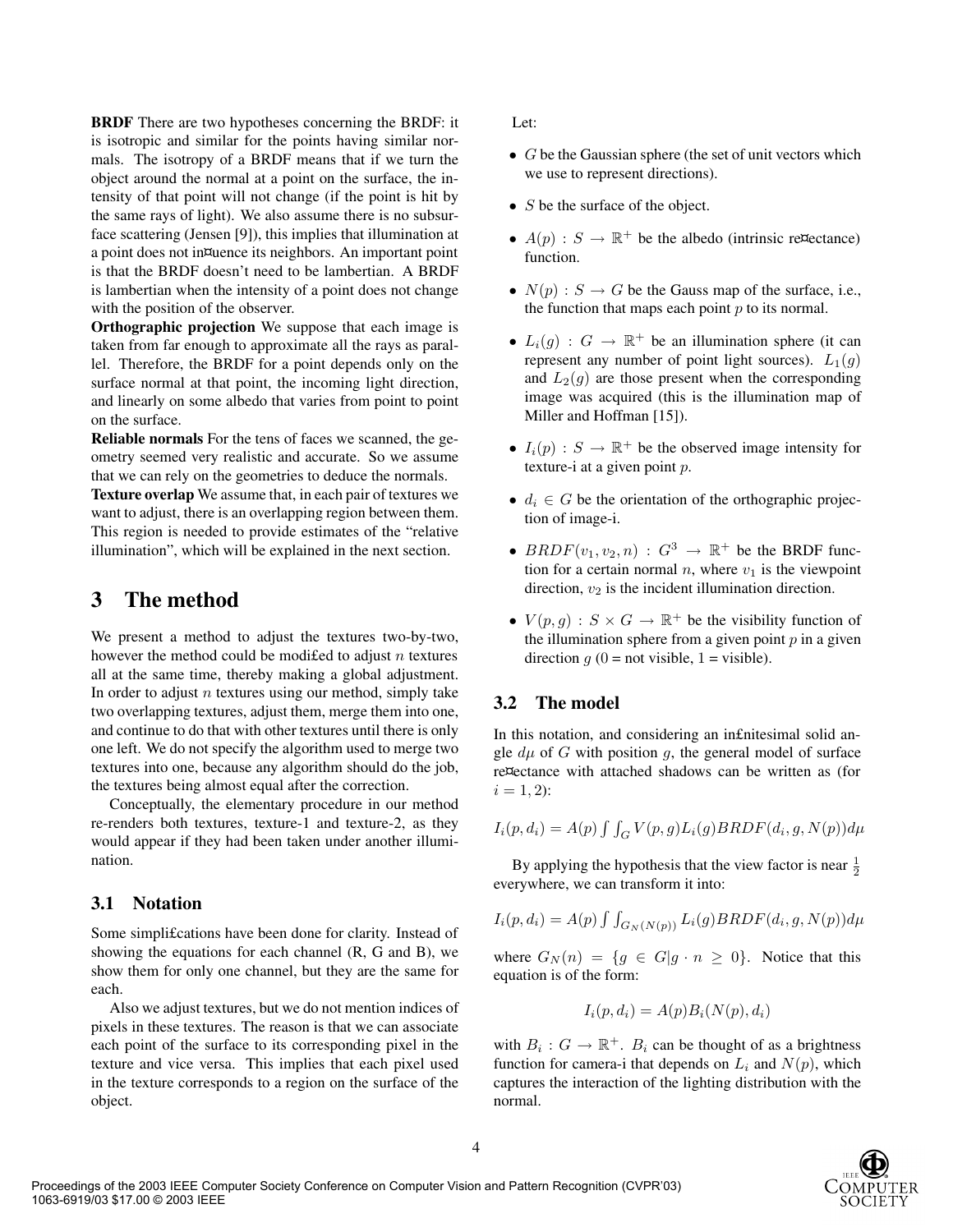#### **3.3 Choice of a new lighting**

What we want is to re-render both textures as they would look under a different illumination sphere  $L'$ , that gives us:

$$
I'_i(p, d_i) = A(p)B'(N(p), d_i)
$$
  
= 
$$
\frac{B'(N(p), d_i)}{B_i(N(p), d_i)} I_i(p, d_i)
$$
  
= 
$$
C_i(N(p), d_i) I_i(p, d_i)
$$

where  $I_i'$  are the re-rendered texture,  $C_i$  is the lightsphere (relative illumination), and  $B'$  is the brightness function corresponding to  $L'$ .  $B'$  is not an arbitrary function, it must be the result of a double integral as mentioned in the previous subsection. Using  $B_1$  and  $B_2$ , a valid value would be an interpolated value or, more generally, a linear combination with non-negative coef£cients. In this case, we conclude:

$$
C_i(N(p), d_i) = \frac{B'(N(p), d_i)}{B_i(N(p), d_i)}
$$
  
= 
$$
\frac{k_1 B_i(N(p), d_i) + k_2 B_{3-i}(N(p), d_{3-i})}{B_i(N(p), d_i)}
$$
  
= 
$$
\frac{k_1 I_i(p, d_i) + k_2 I_{3-i}(p, d_{3-i})}{I_i(p, d_i)}
$$

We can generate several interesting cases for  $B'$  by varying  $k_1$  and  $k_2$ :  $B' = B_i$ ,  $B' = (B_i + B_{3-i})/2$ , and  $B' = B_{3-i}$ . In the £rst and the last cases, one texture is modi£ed to use the illumination of the other texture, which is not modi£ed.

We can verify that B' is indeed a valid brightness function:

$$
B'(N(p), d_i)
$$
  
=  $k_1 \int \int_{G_N(N(p))} L_i(g) BRDF(d_i, g, N(p)) d\mu +$   
 $k_2 \int \int_{G_N(N(p))} L_{3-i}(g) BRDF(d_{3-i}, g, N(p)) d\mu$   
=  $\int \int_{G_N(N(p))} [k_1 L_i(g) + k_2 L_{3-i}(g) \frac{BRDF(d_{3-i}, g, N(p))}{BRDF(d_i, g, N(p))}] \times$   
=  $\int \int_{G_N(N(p))} L'(g) BRDF(d_i, g, N(p)) d\mu$ 

## **3.4 Relative illumination estimation and extrapolation**

We can get one estimate of  $C_i(N(p), d_i)$  for each p in the overlapping region. We could therefore collect all the available estimates, however a more robust way is to discretize the domain of  $C_i$ , which is  $G$ , and estimate it by voting in the bins. The result of the vote for a bin is the average of the votes that fell into it. To have more accurate results, the points for which either texture had a value too low are excluded (we chose empirically 5 as a threshold, and the intensity goes from 0 to 255). Also we did not take into account bins that have too few votes (in our case: fewer than about 0.1% of the votes).

In the general case, the discretization for voting could be done by partitioning  $G$  in regions of similar area and shape. However, for faces, the discretization we used is simpler: it consists in dividing evenly along the  $x$  and  $y$  components of the normal, each in the range  $[-1, 1]$  to make a M by M array of bins. In our case,  $M = 20$  was enough, see later for a discussion on this parameter. This works for the faces we scanned, because the face generally do not have normals with a negative  $z$ , and when they do, these normals are ignored. However, the discretization for more complicated situations would have to be more elaborate.

At this point, the method has some problems associated with the discretization, the voting, and the extension of the vote, which will be described later. The processing that is described below applies to the array representing  $C_i(n)$ .

First, there is noise in the pixels of the acquired images and therefore, there will be noise in the estimate of  $C_i(n)$ . This should be partially compensated by the averaging of the votes in each bin.

Second, in order to correct the textures, we need to have  $C_i(n)$  defined over the range of the normals of the points of that texture. However, in general, it will not be the case, unless the texture to correct is entirely covered by the other, which would mean there is redundancy in the views taken.

A solution to both problems is to £lter the obtained  $C_i(n)$  by a weighted average of the defined values in the neighborhood. The result of this operation is to smooth the de£ned values and to extrapolate the unde£ned ones. The weights are given by a gaussian kernel  $(2M - 1)$  by  $(2M - 1)$  bins (with a variance of  $\frac{M}{40}$  bin widths) multiplied by the number of votes for a certain bin. For a bin more than  $\frac{M}{10}$  bins away from any determined one (including itself), the effect is comparable to a nearest-neighbor extrapolation, because of the radial symmetry of the gaussian and because it drops fast.

Third, what sometimes happens is that, because of the pseudo-nearest neighbor extrapolation, there are rapid  $\alpha$ uctuations of the values, see for example Figure 2. To counter that, the values which were initially unde£ned are replaced by the result smoothed by weighted averaging (with a gaussian kernel  $(\frac{M}{2} + 1)$  by  $(\frac{M}{2} + 1)$  bins with a standard deviation of  $\frac{M}{10}$  bin widths).

Fourth, because of the discretization, we may see discontinuities in the result when the normal changes from one bin to another. To reduce that, once we have processed  $C_i(n)$ as mentioned, we can calculate  $I_i'(p)$  using bilinear interpolation into  $C_i(N(p), d_i)$ .

As an example, suppose we have a model of a face from which three images have been acquired from  $-45^\circ$  (left), 0 $^\circ$ (front), and 45◦ (right). We slightly modi£ed the procedure for n textures here in order to have symmetry between left and right. Let us assume there is no overlap between the left and the right textures. We receive the merged geometries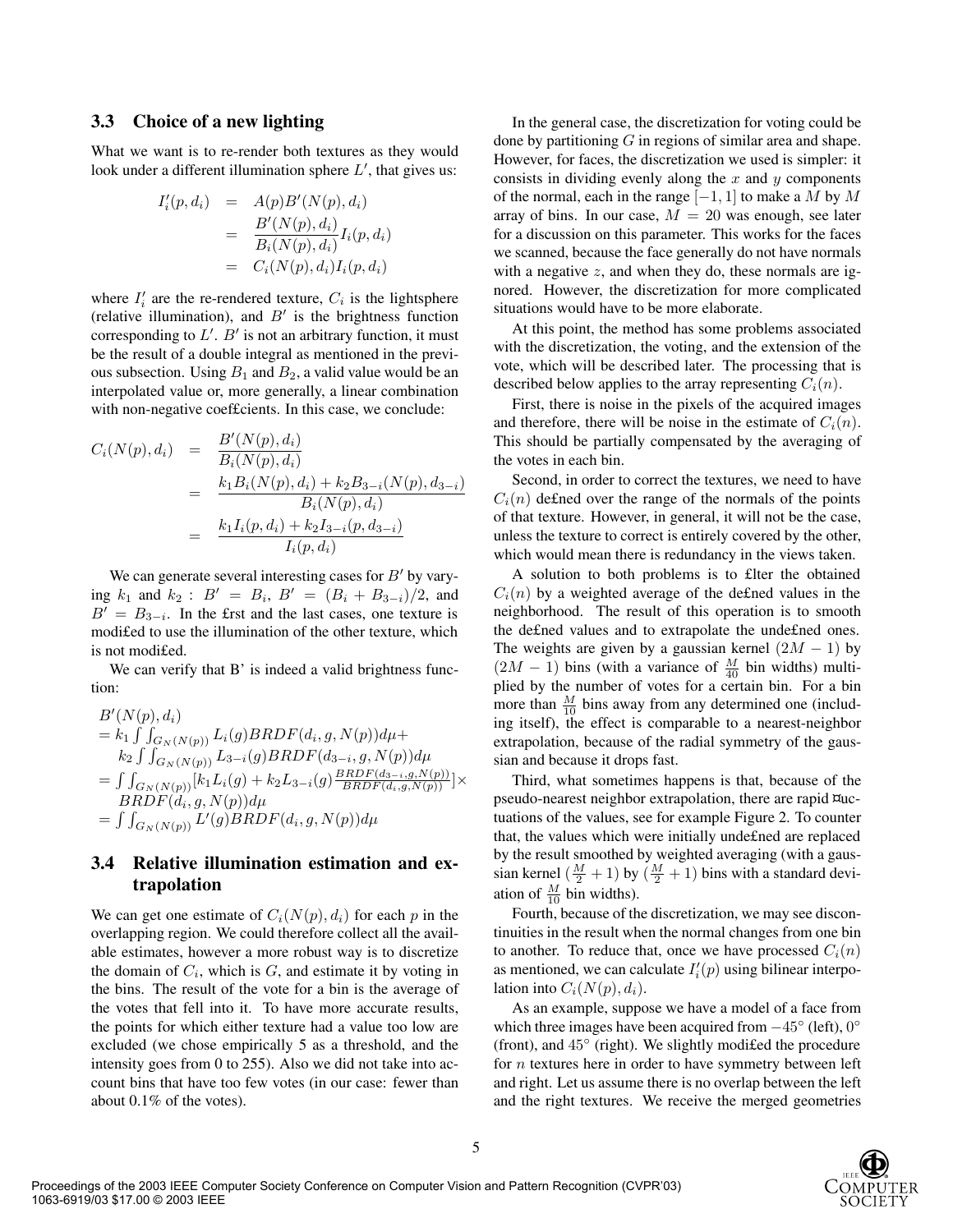

Figure 2: Intermediate steps in the processing of a lightsphere. Black represents unde£ned values and other intensities represent ratios (intensity =  $100 * ratio$ ). The red circle contains the valid values of the lightsphere. *Left*, the result of the vote. *Middle*, the lightsphere after weighted averaging. We notice the discontinuity caused by pseudo nearest neighbor extrapolation (near the lower right corner). *Right*, the values initially unde£ned (the black pixels in the left image) are smoothed.

from a previous step. Second, we do some texture corrections. We correct the left and the front textures together, to get a new texture called LF. Then the right and front textures, to get FR. Finally, the textures LF and FR to get the £nal result LFR. The coef£cients  $k_i$  to calculate LF and FR are  $\frac{1}{3}$  for the front texture and  $\frac{2}{3}$  for the other textures. The coefficients  $k_i$  for creating LFR are both  $\frac{1}{2}$ . Because of the interpolation, it results in an illumination which is more uniform. Because of the coef£cients, the contributions of each texture in the £nal result is the same.

## **4 Results and discussion**

First, we tried our algorithm on synthetic data, a sphere pictured twice from the same viewpoint, but under two different illuminations. The results, which were perfect except for the rounding errors, can be seen in Figure 3.

We also tried with real data. We used 22 faces to test our algorithm. They were acquired with three structured-light 3D scanners from InSpeck Inc. To do a multi-scanner acquisition, we £rst do spatial calibration using a dodecahedron. This allows to £nd the position of each scanner relative to the others. Second, the scanners acquire data one after the other. Each acquisition produces one 3D model containing more than ten thousands points, each precise to 0.5mm and a 24-bit RGB color texture mapped on the model. Because of the spatial calibration, the models can be easily aligned together and each texture can be stitched onto their mesh.

Some results are shown in Figure 1. In Figure 4, we can see the errors on the corrected texture. Although there are errors (caused by violations of the hypotheses), the results still seem very natural. In Figure 5, we can see histograms of the differences of the pixels in the overlapping region. In Figure 2, we see the result of the processing of



Figure 3: A synthetic test of our algorithm (using three colored lights). The object is a sphere. Image-1 is on the left. Image-2 in the middle. They overlap completely. Image-2 is re-rendered as if it was under the same illumination as when image-1 was taken ( $k_1 = 0, k_2 = 1$ ). The result is not shown because it is equal  $\pm 1$  intensity level to image-1. On the right, we see the lightsphere (inside the circle) where each pixel is the ratio of the corresponding bin multiplied by 100.

the lightsphere (weighted averaging plus smoothing of the extrapolated unde£ned values). We can see the effect of interpolating between  $B_1$  and  $B_2$  in Figure 6.

We used a value of  $M = 20$  for the discretization width in bins and noticed that it gives good results for the faces. However, our technique could also be used for surfaces with different BRDF (for example a shiny BRDF). We would then need to raise M in order to get a good approximation for  $C_i$ .

#### **4.1 Strengths and weeknesses**

Let us now examine the strengths and the weaknesses of our approach. Before deciding to use a correction factor dependent on the normal, we tried several other models. We tried the additive model  $(I'_2(p) = I_2(p) + k)$ , the multiplicative model  $(I'_2(p) = kI_2(p)$ , the exponential model  $(I_2'(p) = I_2(p)^k$ . All of them gave bad results, where we could instantly see the seam. Blending the textures would not solve our problem even if it could give acceptable results in the overlapping region: the parts with no overlap would have different colors. So clearly, this is a strength of our approach, the seam is almost invisible and the color is consistent.

We could overcome the convexity limitation by allowing only certain points to vote: only the points within a certain range of view factor near  $\frac{1}{2}$ . We would also have to devise a way to calculate a modi£ed correction factor for the point where the view factor is significantly less than  $\frac{1}{2}$ .

The constraint requiring a common BRDF for all points with the same normal was a good approximation for all the faces, and allows good recovery of specular surfaces (assuming the BRDF is equal at points with the same normal).

Even if the different images were taken with different cameras, which each have their own bias, it does not matter

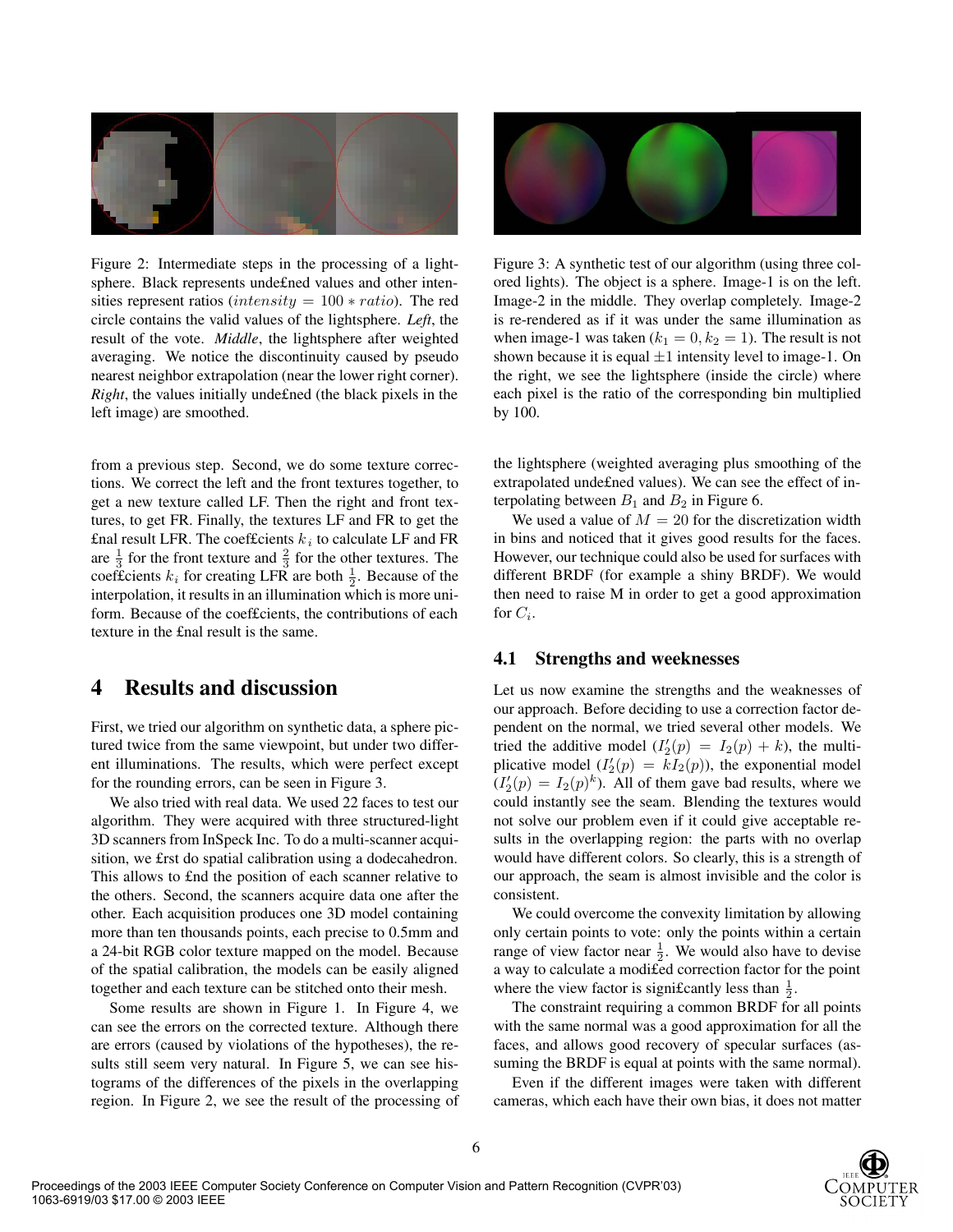

Figure 4: The absolute difference between the corrected textures for the red channel (it is similar for the two others channels). The completely white regions on the left and on the right are regions where there is only one texture. Black represents 0 and white, 10 or more.





Figure 5: Histograms of the differences between pixels in the overlapping region for a face. In the top row before the correction (red, green, and blue), and in the bottom row after the correction (red, green, and blue). We can see that the correction centers the error (it is nearer to 0) and reduces it signi£cantly.

Figure 6: Interpolating the illumination. The textures shown are texture-1 on the left, and texture-2 on the right. In the usual order: the original image, the results for  $B' = B_2$ ,  $B' = (B_1 + B_2)/2$ , and  $B' = B_1$ . The dark spots on the right of each face are not errors, simply the third texture (not modi£ed here).